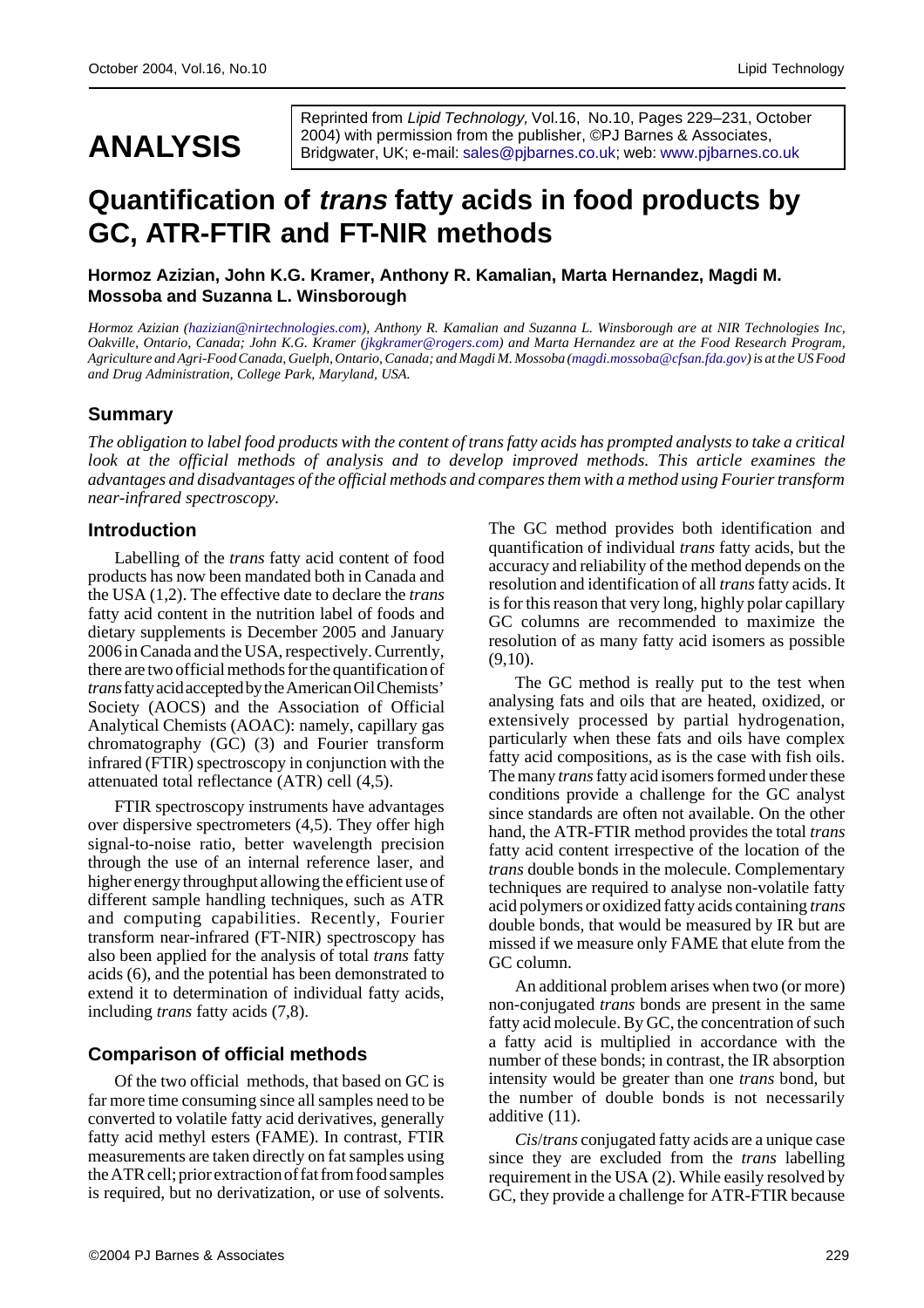

**Figure 1. Second-derivative FT-NIR spectrum of soybean oil and extracted oil from salad dressing (see text for details).**

they exhibit two absorption bands (near 986 and 950 cm–1 respectively) situated one on each side of a single isolated *trans* fatty acid band (near 966 cm–1) (11). Measurement of the second derivative of ATR-FTIR spectra has been proposed to provide a better resolution of these closely-associated absorption bands, and we will describe this in the November 2004 issue of *Lipid Technology*.

## **GC combined with FT-NIR**

A more recent development of the FT-NIR method for *trans* fatty acid analysis offers the potential to combine the speed of the ATR-FTIR method, and the specificity of the GC method but without the timeconsuming sample preparation of the latter (7,8). In fact, FT-NIR measurements have been taken of samples with or without prior extraction of the fat (7). Unlike the ATR-FTIR method that shows a highly characteristic *trans* absorption at 966 cm–1, the FT-NIR absorption consists of overlapping and broad overtone and combination bands arising from the same fundamental absorptions occurring in the FTIR region.

Advances in the instrumentation and computing power for chemometrics analysis over the last ten years have favoured FT-NIR, making possible the characterization of, for example, foods, pharmaceuticals and plastics for quality control and quality assurance purposes. However, it should be noted that the sample size required for FT-NIR analysis is considerably larger  $(1-2 g)$  compared with ATR-FTIR  $(1-50$  mg) or GC  $(5-20$  mg). A custom-made fibre optic probe for FT-NIR would permit the analysis of smaller sample sizes.

There is an additional fundamental difference between FT-NIR and GC analysis of fats and oils. In

the GC method, fats and oils are first converted to their respective FAME, then resolved on a GC capillary column, and finally each separated fatty acid is analysed individually. In the FT-NIR analysis, fats and oils can be analysed directly without the need to resolve individual fatty acids, which makes the FT-NIR technique dependent on the matrix. In other words, with FT-NIR, a mathematical model representing a particular class of products is first developed and validated. This model can then be used to analyse any unknown sample within the same family. Essentially, a model developed for oils could not be used for margarines, and one for margarines would not work for oils.

#### **Potential for FT-NIR**

The development of each specific model may be time-consuming and thus considered a drawback for the FT-NIR method, but this model needs to be developed only once, whereas in GC each sample must be converted to its respective FAME and analysed independently. The FT-NIR method also shows great potential as a rapid tool to detect impurities and adulteration. The FT-NIR absorption is representative of combinations and overtones of fundamental FTIR bands, and changes in the absorption spectrum reflect differences in composition that can easily be distinguished from that of the native sample. **Figure 1** shows the effect of residual solvent present in the extracted fat from a sample of salad dressing.

The peak profile in the second-derivative FT-NIR spectrum changed significantly because of small amounts of chloroform and methanol in the sample (see the dotted line). A typical profile for vegetable oils was observed (see the black line) after the chloroform and methanol were evaporated by warming the flask containing the sample. In this case, the soybean oil spectrum has been included in Figure 1 for comparison (see the grey line). The fatty acid composition determined for the extracted salad dressing oil was remarkably similar to that of soybean oil.

Typical samples with low or high *trans* fatty acid contents were quantified using all three methods (GC, ATR-FTIR and FT-NIR), and the results are shown in **Table 1**. In general, the GC and FT-NIR results were similar which may not be surprising since the FT-NIR matrices were developed based on the GC findings. On the other hand, the ATR-FTIR findings were generally lower for low-*trans* products and rather similar when the *trans* levels were high (Table 1).

One explanation of this discrepancy may be the lower limit of *trans* determination by ATR-FTIR (4). This problem is overcome in the GC method by increasing the sample load when minor fatty acid isomers need to be measured with greater confidence.